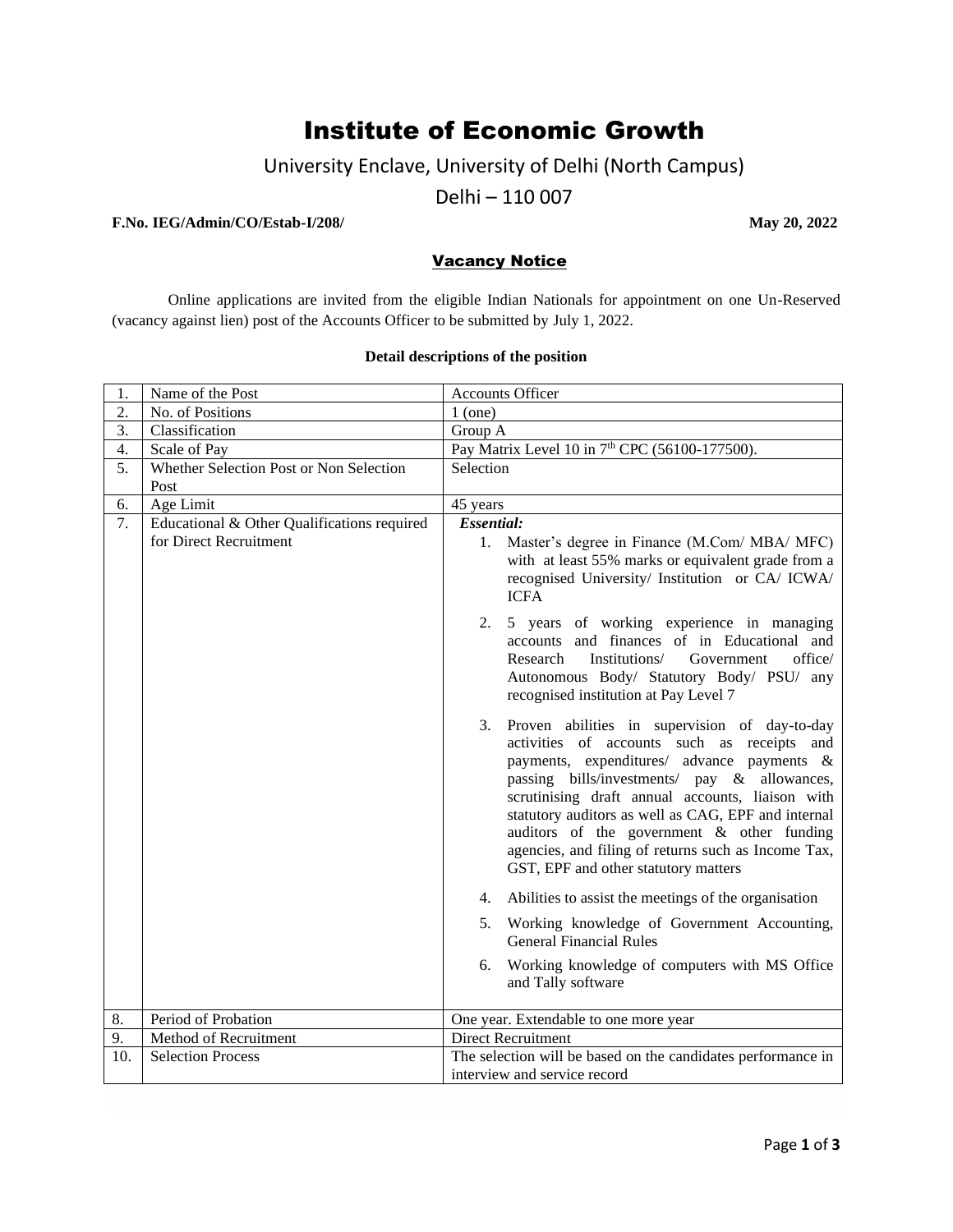#### **General Instructions for Candidates**

1. The forms have to be filled online only, as available on the website of Institute within the prescribed time limit indicated in the advertisement.

2. The upper age limit prescribed for direct recruitment maybe relaxed in case of deserving candidate.

3. The upper age limit for the posts advertised shall be determined as on last date of application.

4. Candidates should possess the prescribed qualification and experience as on the closing date of application. Candidates are required to produce specific certificates as per eligibility conditions.

5. Consequent upon adoption of self-certification provisions, as required by the Govt. of India, the Institute shall process the applications entirely on the basis of information/documents submitted by the candidates duly self-attested. In case the information/documents are found to be false/ incorrect by way of omission or commission, the sole responsibility and liability shall be of the candidate.

6. The Institute shall verify the antecedents or documents submitted by a candidate at the time of appointment or during the tenure of the service. In case, it is detected that the documents submitted by the candidates are false or the candidate has suppressed relevant information, then his/her services shall be terminated without prejudice to any other action initiated by the Institute.

7. Further, merely fulfilling the minimum qualifications or the eligibility criteria does not entitle a candidate to be necessarily considered or called for the interview. More stringent criteria may be applied for short-listing the candidates to be called for the interview.

8. Candidates serving in Government/Public Sector Undertakings (including Boards/Autonomous Bodies) are required to submit their application through proper channel. Further, they are requested to submit their 'No objection Certificate' along with Vigilance clearance at the time of the interview, if not submitted earlier.

9. Applications which do not meet the criteria given in this advertisement  $\&$  / or incomplete applications are liable to be summarily rejected

10. Candidates should not furnish any particulars that are false, tampered, fabricated or suppress any material/information while submitting the application and self-certified copies/testimonials.

11. The Institute reserves the right not to fill up the post advertised and recruit candidate on deputation/contract basis even for the posts that is advertised on permanent basis, or offer the post at a level lower than that advertised/applied, depending upon the qualifications, experience and performance of the candidate if the circumstances so warrant.

12. In case of any inadvertent mistake in the process of selection, which may be detected at any of the stages even after the issue of appointment letter, the Institute reserves right to modify/withdraw/cancel any communication made to the candidate. After antecedent verification if any negative report is received from the police verification, the appointment will be cancelled immediately without any further notice.